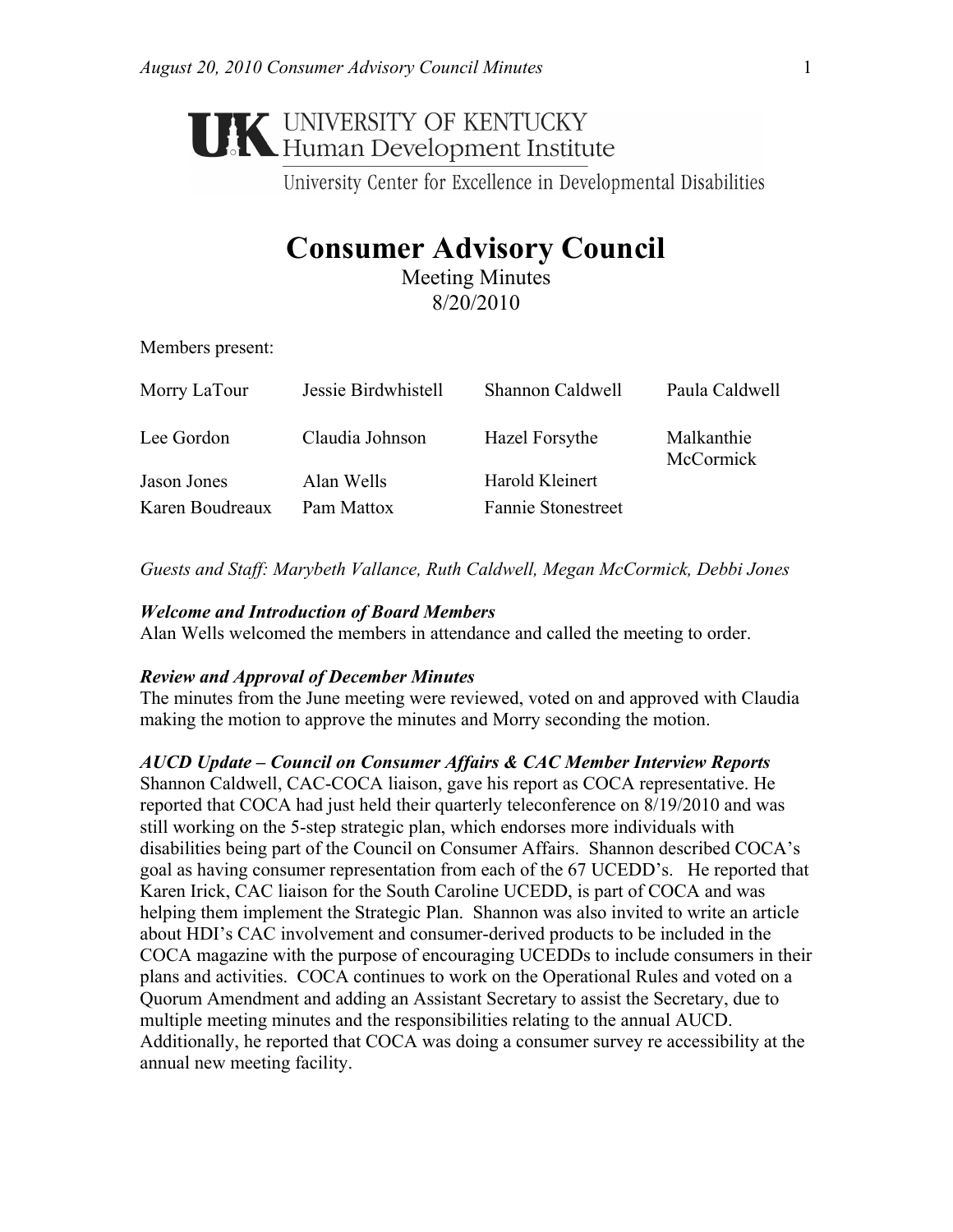Shannon then reported on his survey with approximately 11 or 12 CAC members about what they liked about the CAC and what they "needed" from the CAC. Members' answers included:

- Some members wanted a call to remind them about the meeting and to review the agenda prior to the meeting
- Some asked for a "partner" at the meeting
- Others suggested that there were better ways to use the expertise of members in working on CORE projects, such as health awareness, education and wellness projects.

Dr. Kleinert and Shannon shared this report with the Federal MTARS Review Team and we will follow through with these member suggestions. Shannon, lastly, announced that there were over 200 proposals submitted for the fall AUCD meeting and that COCA was reviewing and scoring each proposal. Shannon is on the AUCD Proposal Review Team.

As Joe Cowan was present at the Joint Meeting, Dr. Kleinert had asked Joe to rejoin the CAC for a moment to say "hello." Members were very pleased to have an opportunity earlier and at the CAC to welcome him.

#### *KY Supported Employment Training Workgroup*

Harold Kleinert reported that Milt Tyree's Work Group on Supported Employment is to give a final report and unveil the new Self-Advocate and Family Webpage on Supported Employment to the CAC at our December meeting. The group has been convening through conference calls with Milt. Lee Gordon had invited Milt to the Commission's "Parent Advisory committee" and Lee reported that the parents contributed valuable input. Malkanthie brought up that Paula had information she had collected while doing CORE Interviews and she noted the individuals interviewed stated they don't want Day Programs, but want supported employment. Dr. Kleinert noted that the Core Indicators revealed that people continued to be in Day Programs much more significantly than supported employment.

#### *Release of New HDI "RESOURCE MANUAL" – available on-line through web-site*

Dr. Kleinert announced this release of the updated "Resource Manual" which is available on line but he stated that he will send out to CAC members a copy of the manual. We are also translating the Resource Manual into Spanish.

#### *Transportation Update –*

Morry reported that the Transportation Committee of the Commission for Citizens with Disability had voted to put together a Disability-Sensitivity Manual for drivers and that Marybeth and he would continue to work with Lex-tran to involve consumers in contributing to educational and sensitivity issues relating to specific disability, courtesy, and safety issues during drivers' training. Shannon explained that he and many other rural KY individuals relied on R-Tech for transportation to medical appointments, but he noted that transportation availability and provider companies look very different across the state. Morry promised to explore R-Tech and their coverage area and policies.